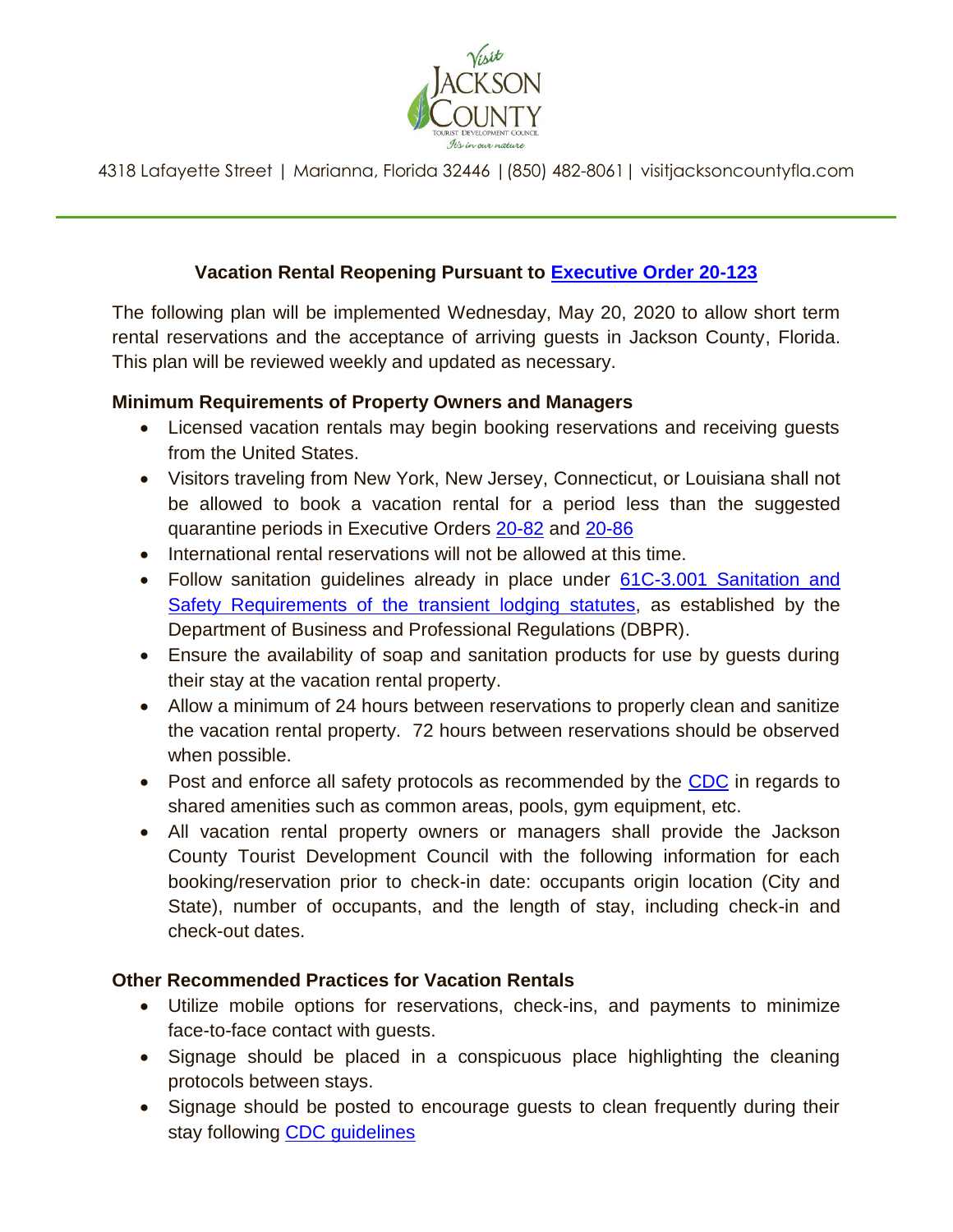

4318 Lafayette Street | Marianna, Florida 32446 |(850) 482-8061| [visitjacksoncountyfla.com](https://visitjacksoncountyfla.com)

- Adhere to guidelines issued by the Vacation Rental Housekeeping Professionals (VRHP) and the Vacation Rental Management Association (VRMA) in regards to best practices to ensure guest safety. [\(VRHP/VRMA Guidelines\)](file:///C:/Users/admin/Downloads/VRHP-VRMA%20Cleaning%20Guidelines%20for%20COVID-19.pdf)
- If the vacation rental is pet friendly, the property owner or manager should supply guests with **CDC** guidance for guests traveling with pets.
- Post all local restrictions that are in place and other related local information. This information is available online 24/7 on the Jackson County Board of County [Commissioners](https://www.facebook.com/jacksoncountybocc/) Facebook page.

#### **Notice to Guests**

- Visitors are encouraged to follow all guidelines and recommendations from the [Centers for Disease Control and Prevention,](https://www.cdc.gov/coronavirus/2019-ncov/travelers/travel-in-the-us.html#lodging) State Government, and Local Government.
- All vacation rentals in Jackson County must limit rentals to group sizes no greater than 10 persons.
- All other [social distancing guidelines](https://www.cdc.gov/coronavirus/2019-ncov/prevent-getting-sick/social-distancing.html) should be observed when in public, including maintaining a minimum distance of 6 feet from other individuals and groups.
- An inherent risk of exposure to COVID-19 exists in any public place where people are present. COVID-19 is an extremely contagious disease that can lead to severe illness and death. According to the Centers for Disease Control and Prevention, senior citizens and guests with underlying medical conditions are especially vulnerable.
- As a visitor to Jackson County, Florida, you understand and assume all risks related to potential exposure to COVID-19.

## **Florida Department of Health, Jackson County**

- Any visitors to Jackson County, Florida exhibiting symptoms of COVID-19 should immediately isolate themselves and others that have been in close contact to monitor progression, then immediately contact the Jackson County Health Department for tracking purposes.
- Testing for COVID-19 is available at the [Jackson County Health Department,](http://jackson.floridahealth.gov/) located at 4979 Healthy Way, Marianna, Florida 32446.

#### **Other**

 All cleaning and sanitation is the responsibility of property owners and no cleaning supplies or PPE will be provided by Jackson County.